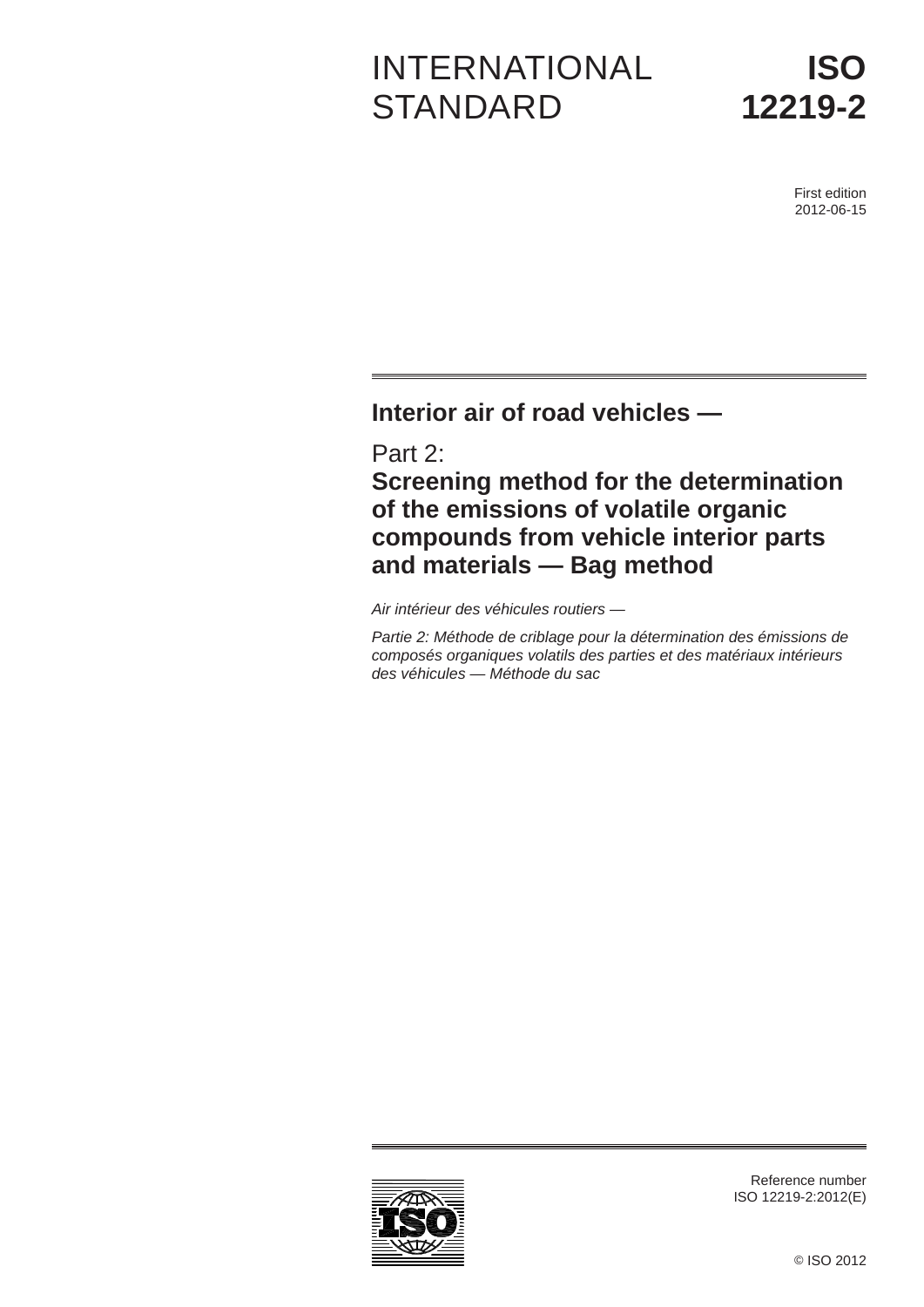

# **COPYRIGHT PROTECTED DOCUMENT**

#### © ISO 2012

All rights reserved. Unless otherwise specified, no part of this publication may be reproduced or utilized in any form or by any means, electronic or mechanical, including photocopying and microfilm, without permission in writing from either ISO at the address below or ISO's member body in the country of the requester.

ISO copyright office Case postale 56 • CH-1211 Geneva 20 Tel. + 41 22 749 01 11 Fax + 41 22 749 09 47 E-mail copyright@iso.org Web www.iso.org

Published in Switzerland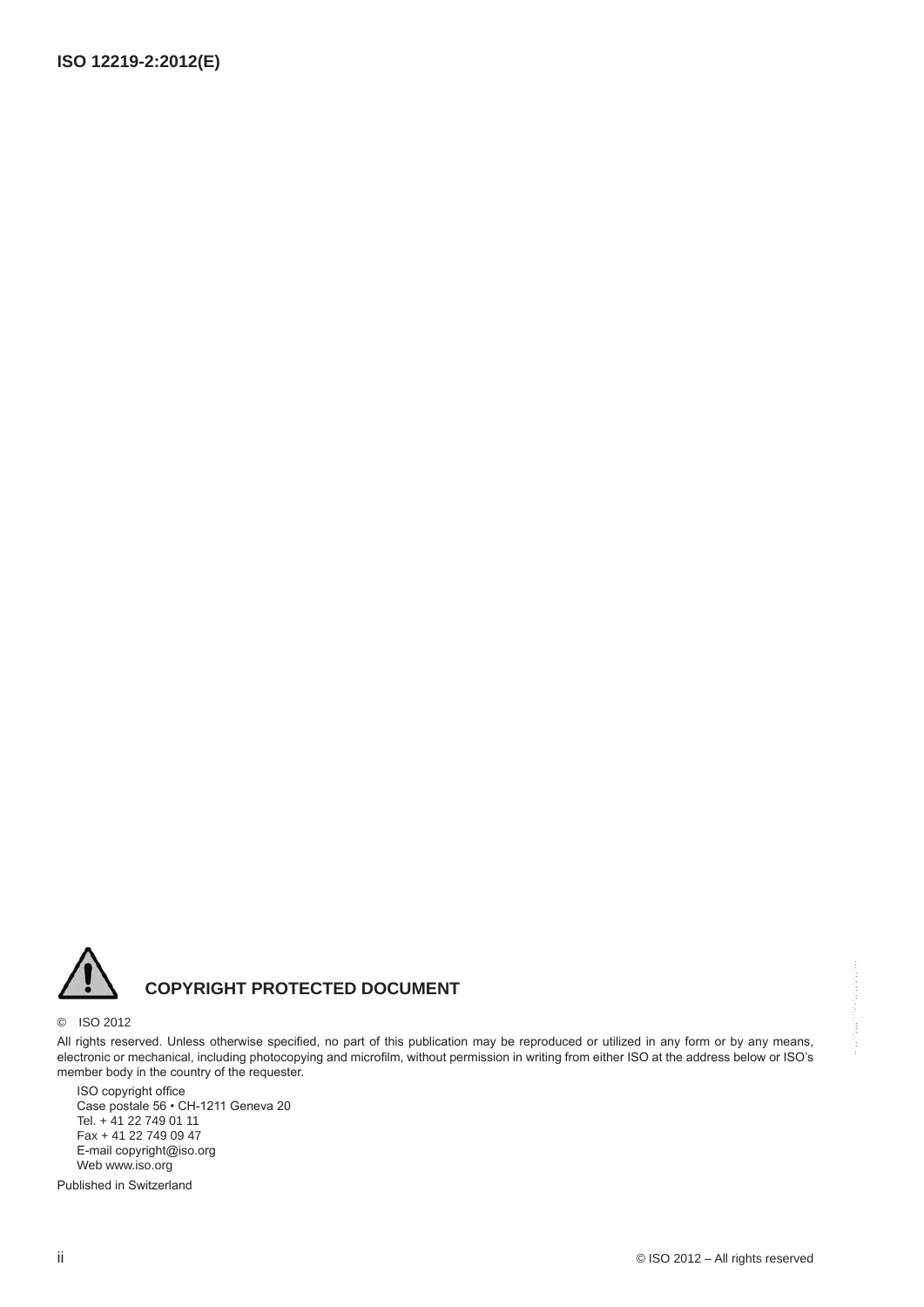| <b>Contents</b> |  |
|-----------------|--|
|-----------------|--|

| <b>Contents</b> |                                                                                            | Page |  |  |
|-----------------|--------------------------------------------------------------------------------------------|------|--|--|
|                 |                                                                                            |      |  |  |
|                 |                                                                                            |      |  |  |
| 1               |                                                                                            |      |  |  |
| $\mathbf{2}$    |                                                                                            |      |  |  |
| 3               |                                                                                            |      |  |  |
| 4               |                                                                                            |      |  |  |
| 5               |                                                                                            |      |  |  |
| 6               |                                                                                            |      |  |  |
| 6.1<br>6.2      |                                                                                            |      |  |  |
| 6.3             |                                                                                            |      |  |  |
| 6.4<br>6.5      |                                                                                            |      |  |  |
| 6.6             |                                                                                            |      |  |  |
| 7               |                                                                                            |      |  |  |
| 7.1             |                                                                                            |      |  |  |
| 7.2             |                                                                                            |      |  |  |
| 8<br>8.1        |                                                                                            |      |  |  |
| 8.2             |                                                                                            |      |  |  |
| 8.3<br>8.4      |                                                                                            |      |  |  |
| 9               |                                                                                            |      |  |  |
| 9.1             |                                                                                            |      |  |  |
| 9.2             |                                                                                            |      |  |  |
| 10              |                                                                                            |      |  |  |
| 11              |                                                                                            |      |  |  |
| $12 \,$         |                                                                                            |      |  |  |
|                 | Annex A (informative) General procedures for preparation and storage of test specimens  11 |      |  |  |
|                 |                                                                                            |      |  |  |
|                 |                                                                                            |      |  |  |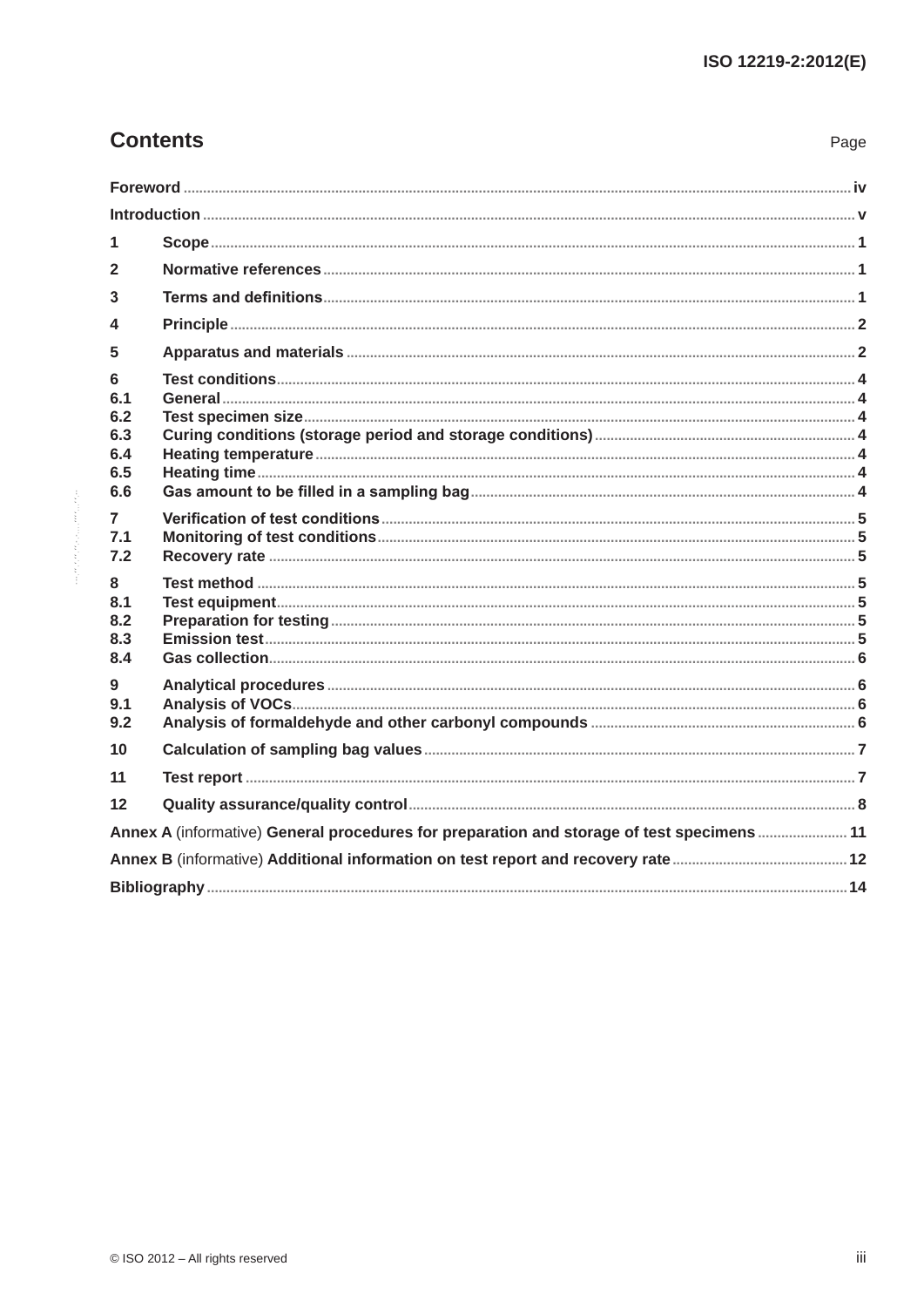# **Foreword**

ISO (the International Organization for Standardization) is a worldwide federation of national standards bodies (ISO member bodies). The work of preparing International Standards is normally carried out through ISO technical committees. Each member body interested in a subject for which a technical committee has been established has the right to be represented on that committee. International organizations, governmental and non-governmental, in liaison with ISO, also take part in the work. ISO collaborates closely with the International Electrotechnical Commission (IEC) on all matters of electrotechnical standardization.

International Standards are drafted in accordance with the rules given in the ISO/IEC Directives, Part 2.

The main task of technical committees is to prepare International Standards. Draft International Standards adopted by the technical committees are circulated to the member bodies for voting. Publication as an International Standard requires approval by at least 75 % of the member bodies casting a vote.

Attention is drawn to the possibility that some of the elements of this document may be the subject of patent rights. ISO shall not be held responsible for identifying any or all such patent rights.

ISO 12219-2 was prepared by Technical Committee ISO/TC 146, *Air quality*, Subcommittee SC 6, *Indoor air*, in collaboration with Technical Committee ISO/TC 22, *Road vehicles*.

ISO 12219 consists of the following parts, under the general title *Interior air of road vehicles*:

- *Part 1: Whole vehicle test chamber — Specification and method for the determination of volatile organic compounds in cabin interiors*
- *Part 2: Screening method for the determination of the emissions of volatile organic compounds from vehicle interior parts and materials — Bag method*
- *Part 3 Screening method for the determination of the emissions of volatile organic compounds from vehicle interior parts and materials — Micro-scale chamber method*
- *Part 4: Screening method for the determination of the emissions of volatile organic compounds from vehicle interior parts and materials — Small chamber method*

The following part is under preparation:

— *Part 5: Screening method for the determination of the emissions of volatile organic compounds from vehicle interior parts and materials — Static chamber method*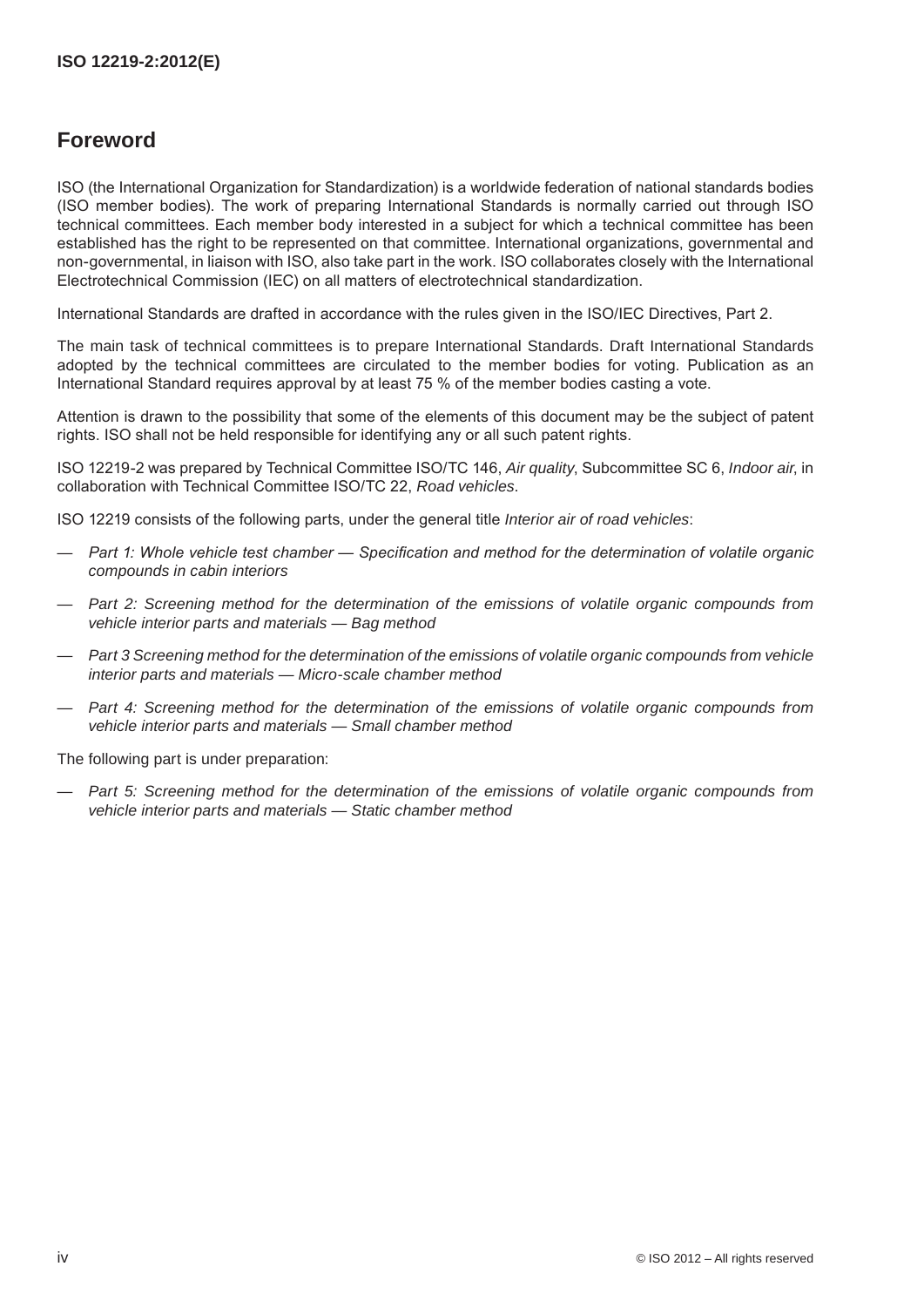# **Introduction**

Volatile organic compounds (VOCs) are widely used in industry and may be emitted by many everyday products and materials. They have attracted much attention in recent years because of their impact on indoor air quality. After homes and workplaces, people spend a lot of time in their vehicles. It is important to determine the material emissions of interior parts and to reduce them to an acceptable level, if required. Therefore it is necessary to obtain comprehensive and reliable information about the types of organic compounds in the interior air of vehicles and also their concentrations.

This part of ISO 12219 outlines the sampling bag test method for the screening of VOCs, formaldehyde and other carbonyl compounds which diffuse from vehicle interior parts into the air inside road vehicles.

Measuring VOCs from vehicle interior parts can be performed in several ways and the approach selected depends upon the desired outcome and the material type. For example, to obtain diffusion data from complete assemblies (e.g. instrument panel, seat etc.) it is necessary to employ chambers / bags that have sufficient volume to house the complete assembly. Meanwhile, to obtain diffusion data from representative samples of homogeneous vehicle interior materials, the micro-scale chamber method can be chosen.

Each measurement method such as bag/micro-scale chamber/small-chamber sampling offers a complementary approach.

ISO 16000-3, ISO 16000-5,[2] ISO 16000-6, ISO 16000-9,[3] ISO 16000-10,[4] ISO 16000-11,[5] ISO 16000-24,[6] ISO 16000-25,[7] as well as ISO 16017-1 and ISO 16017-2[8] also focus on VOC measurements.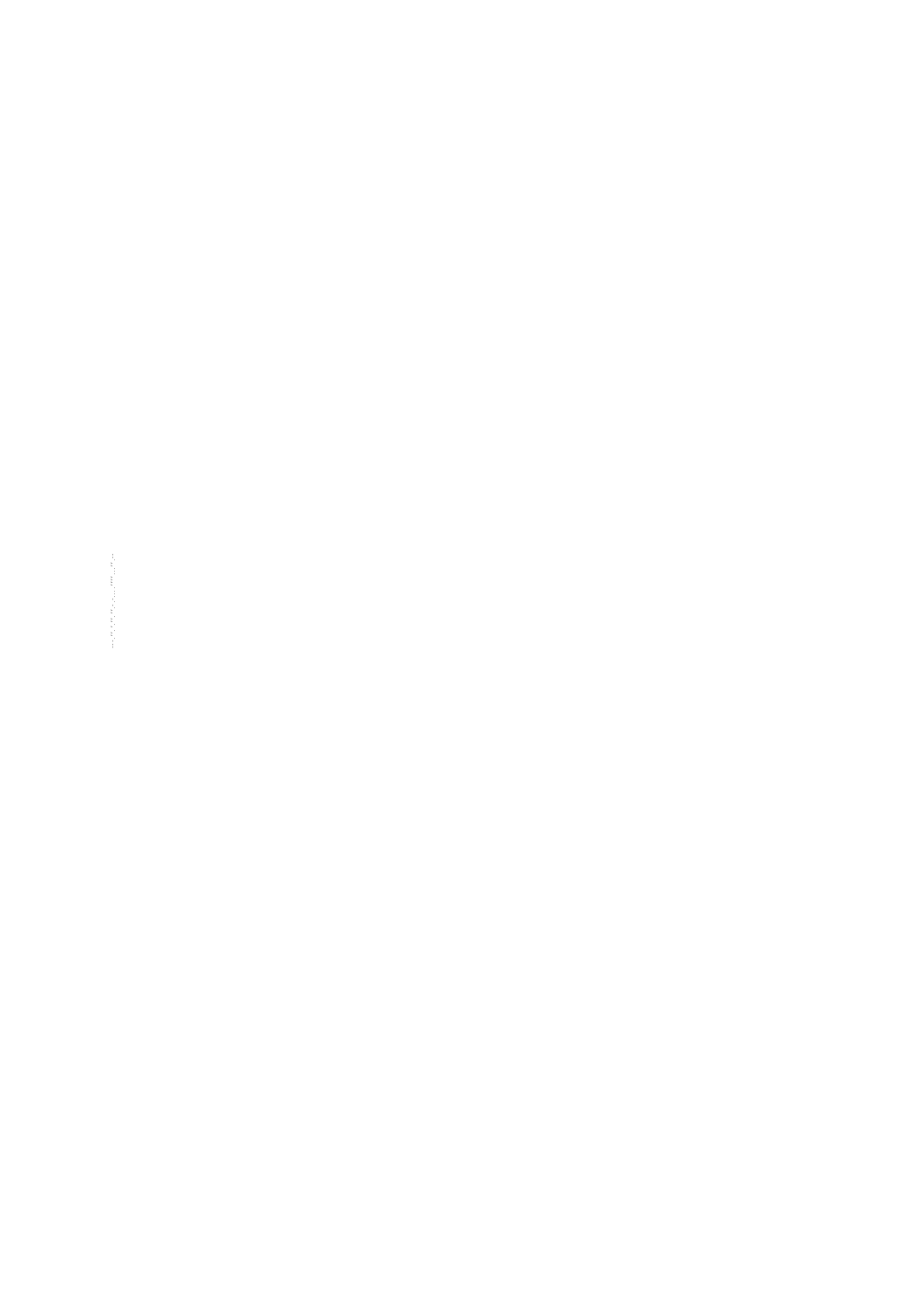# **Interior air of road vehicles —**

# Part 2: **Screening method for the determination of the emissions of volatile organic compounds from vehicle interior parts and materials — Bag method**

**WARNING It is the responsibility of the user of this part of ISO 12219 to establish appropriate safety and health practices and determine the applicability of regulatory limitations prior to use. National regulations for precautions shall be followed.**

### **1 Scope**

This part of ISO 12219 specifies the sampling bag test method for measuring volatile organic compounds (VOCs), formaldehyde and other carbonyl compounds which may diffuse from vehicle interior parts into the air inside road vehicles. This method is intended for evaluating and screening new vehicle interior parts and materials such as seats, the instrument panel, ceiling materials and so on.

The test method specified in this part of ISO 12219 specifies a procedure for screening of VOCs, formaldehyde and other carbonyl compounds using sampling bags.

This part of ISO 12219 provides third party test laboratories and manufacturing industry with a cost-effective approach for:

- a) evaluating and screening prototype, "low-diffusion" materials or products during development;
- b) comparing diffusions from products within a range (e.g. different colours or patterns).

This part of ISO 12219 specifies the design, construction, performance, evaluation, and use of sampling bags for testing vapour-phase organic emissions diffused from vehicle interior parts.

#### **2 Normative references**

The following referenced documents are indispensable for the application of this document. For dated references, only the edition cited applies. For undated references, the latest edition of the referenced document (including any amendments) applies.

ISO 16000-3, *Indoor air — Part 3: Determination of formaldehyde and other carbonyl compounds in indoor air and test chamber air — Active sampling method*

ISO 16000-6:2011, *Indoor air — Part 6: Determination of volatile organic compounds in indoor and test chamber air by active sampling on Tenax TA® sorbent, thermal desorption and gas chromatography using MS or MS-FID sorbent, thermal desorption and gas-chromatography using MS or MS-FID*

ISO 16017-1, *Indoor, ambient and workplace air — Sampling and analysis of volatile organic compounds by sorbent tube/thermal desorption/capillary gas chromatography — Part 1: Pumped sampling*

### **3 Terms and definitions**

For the purposes of this document, the following terms and definitions apply.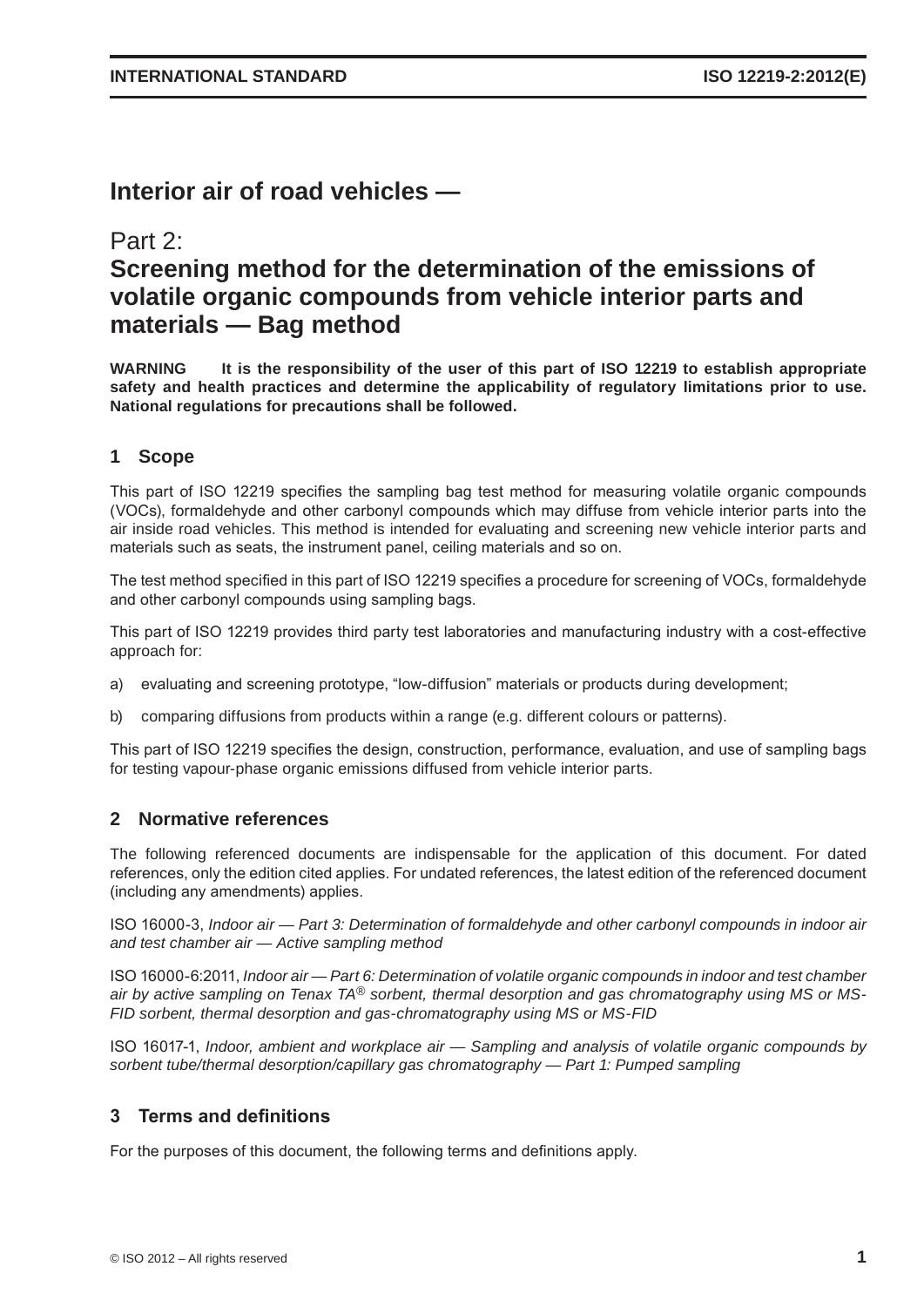#### **3.1**

#### **vehicle interior part**

part which is used in the interior of a vehicle including related materials such as adhesives and coating materials

#### **3.2**

#### **sampling bag value**

concentration increment of a subject gas component due to the diffusion of VOCs, formaldehyde and other carbonyl compounds from a test specimen, multiplied by the total amount of the gas filling the sampling bag

#### **3.3**

#### **test specimen**

component part or representative sample of material cut out from vehicle interior parts which are to be tested

#### **3.4**

### **volatile organic compound**

#### **VOC**

organic compound whose boiling point is in the range from (50 °C to 100 °C) to (240 °C to 260 °C)

[ISO 16000-6:2011, 3.2]

#### **3.5**

# **total volatile organic compound**

### **TVOC**

sum of volatile organic compounds sampled on Tenax TA*®*1) and eluting between and including *n*-hexane and *n*-hexadecane, detected with a flame ionization detector (TVOC<sub>FID</sub>) or mass spectrometric detector (TVOC<sub>MS</sub>), and quantified by converting the total area of the chromatogram in that analytical window to toluene equivalents

NOTE Adapted from ISO 16000-6:2011, 3.4.

# **4 Principle**

The test method specified in this part of ISO 12219 is a procedure for calculating sampling bag values of VOCs, formaldehyde, and other carbonyl compounds which may diffuse from vehicle interior parts.

One or multiple test specimens put in a sampling bag are heated to a specified temperature, then a fraction of the gas in the sampling bag is collected to measure the test concentrations. By comparing the test concentrations with the corresponding blank concentrations, the sampling bag values of VOCs, formaldehyde, and other carbonyl compounds diffusing from one test specimen can be calculated (see Clause 10).

The analytical part of the overall measurement procedure is based on the use of sorbent tubes with subsequent thermal desorption and gas chromatographic analysis for VOCs (according to ISO 16000-6) and the use of 2,4-dinitrophenylhydrazine (DNPH) sorbent tubes, followed by high performance liquid chromatography (HPLC) analysis with ultraviolet absorption for the determination of formaldehyde and other carbonyl compounds (according to ISO 16000-3). --`,,```,,,,````-`-`,,`,,`,`,,`---

The specified analytical procedure is valid for the determination of VOCs ranging in concentration from submicrogram per metre cubed to several milligrams per metre cubed. The method is applicable to the measurement of non-polar and slightly polar VOCs ranging in volatility from *n*-C<sub>6</sub> to *n*-C<sub>16</sub>.

The specified analytical procedure for formaldehyde and other carbonyl compounds is valid for the determination of carbonyl compounds within the concentration range of approximately 1  $\mu$ g/m<sup>3</sup> to 1 mg/m<sup>3</sup>.

### **5 Apparatus and materials**

**5.1 General**. The test apparatus and materials necessary for determining the sampling bag values of VOCs, formaldehyde and other carbonyl compounds diffusing from vehicle interior parts are mainly as follows:

<sup>1)</sup> Tenax TA® is the trade name of a product supplied by Buchem. This information is given for the convenience of users of this document and does not constitute an endorsement by ISO of the product named. Equivalent products may be used if they can be shown to lead to the same results.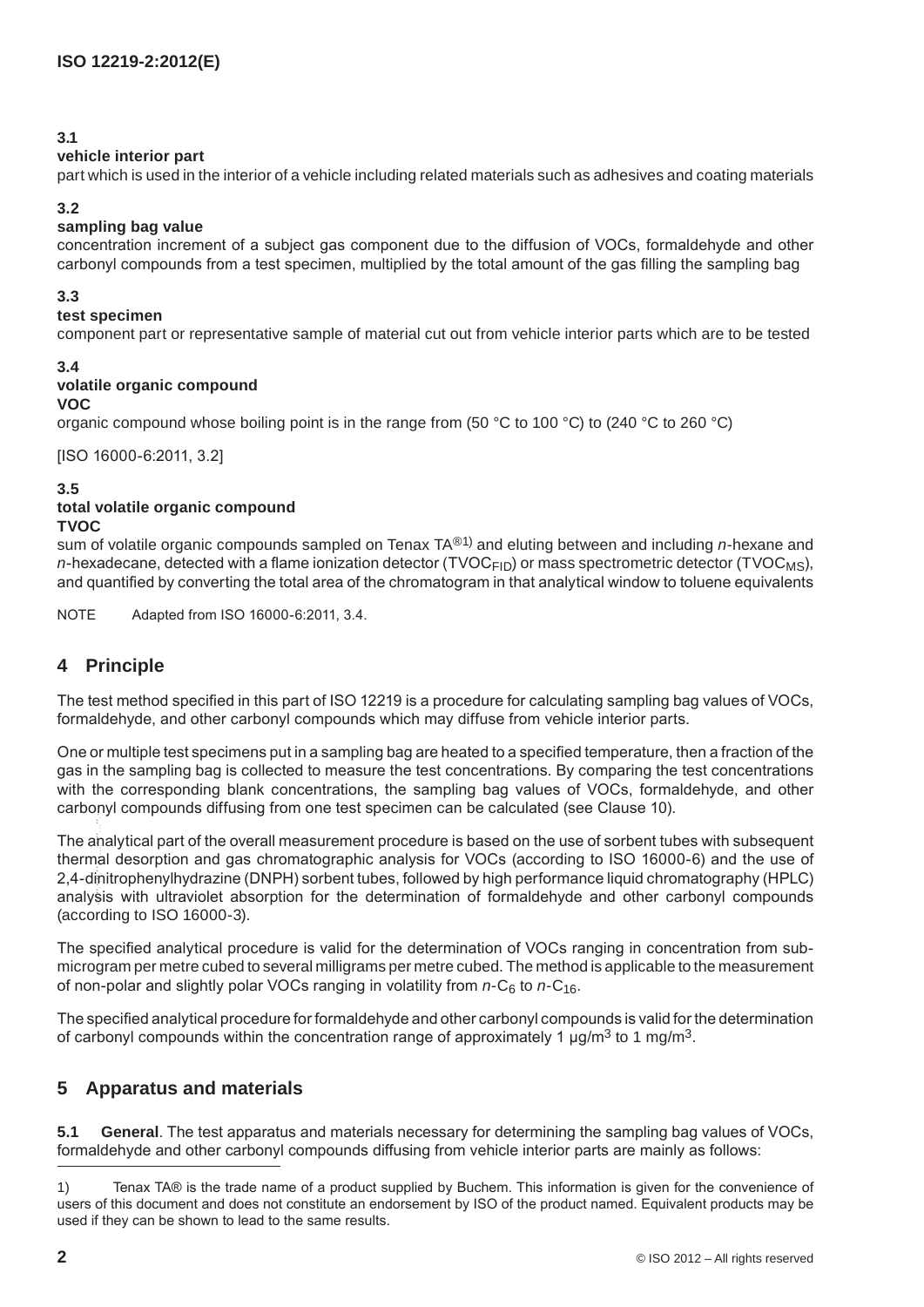- sampling bag;
- nitrogen gas or air (filling gas);
- thermostatic oven;
- pumps;
- integrating flow meter;
- gas analyser;
- sorbent tube and DNPH cartridge.

#### **5.2 Sampling bag**.

**5.2.1 General**. Sampling bags used in this part of ISO 12219 shall be in accordance with 5.2.2, 5.2.3, 5.2.4 and 7.2.

**5.2.2 Material and capacity**. The sampling bag material shall be inert, impermeable, and non-sorbing [e.g. fluorinated resins, such as poly(vinyl fluoride) (PVF) or perfluoro(ethylene/propylene) plastic] and shall meet the performance characteristics specified in 7.2. The bag capacity shall be at least 10 l.

**5.2.3 Airtightness**. Sampling bags shall be sealed securely with low-emitting tape or heat bonded so as to be isolated from the uncontrolled ambient air.

**5.2.4 Blank concentration**. Blank concentrations (background artefacts) which are observed when a sampling bag is heated to test temperature (65 °C) without any sample present, shall be as low as possible (e.g. below 0,075 µg/bag for formaldehyde and other carbonyl compounds and below 0,05 µg/bag for VOCs) so that they do not interfere with the test results.

**5.3 Purity of the gas**. The nitrogen gas or air introduced to the sampling bag shall be pure and dry. The concentrations of VOCs, formaldehyde and other carbonyl compounds shall be as low as possible so that they do not adversely affect the test results.

The purity of the gas or air shall fulfil the requirements of ISO 16000-3 and ISO 16000-6.

**5.4 Thermostatic oven**. Temperature shall be controlled in an oven which is capable of maintaining a constant and homogeneous temperature.

The thermostatic oven where a sampling bag is heated shall be capable of uniformly controlling temperatures within ±1 °C.

**5.5 Pumps**. Vacuum pumps or other apparatus which can be used to evacuate sampling bags sufficiently quickly shall be used.

**5.6** Integrating flow meter or gas meter. The volume of sampled gases or other gases shall be measured and adjusted to standard conditions (23 °C and 101,3 kPa) with an integrating flow meter or a gas meter (*V* ± 0,1 l, where *V* is volume).

**5.7 Gas analyser**. VOC analysis shall be performed according to ISO 16000-6 using thermal desorption (TD) and a gas chromatograph equipped with a mass spectrometer (GC–MS) and an optional flame ionization detector (FID). A high performance liquid chromatograph (HPLC) shall be used for the analysis of formaldehyde and other carbonyl compounds.

NOTE 1 Gas analysers are used according to ISO 16000-3, ISO 16017-1, and ISO 16000-6, but other equipment having equivalent or better performance can be used.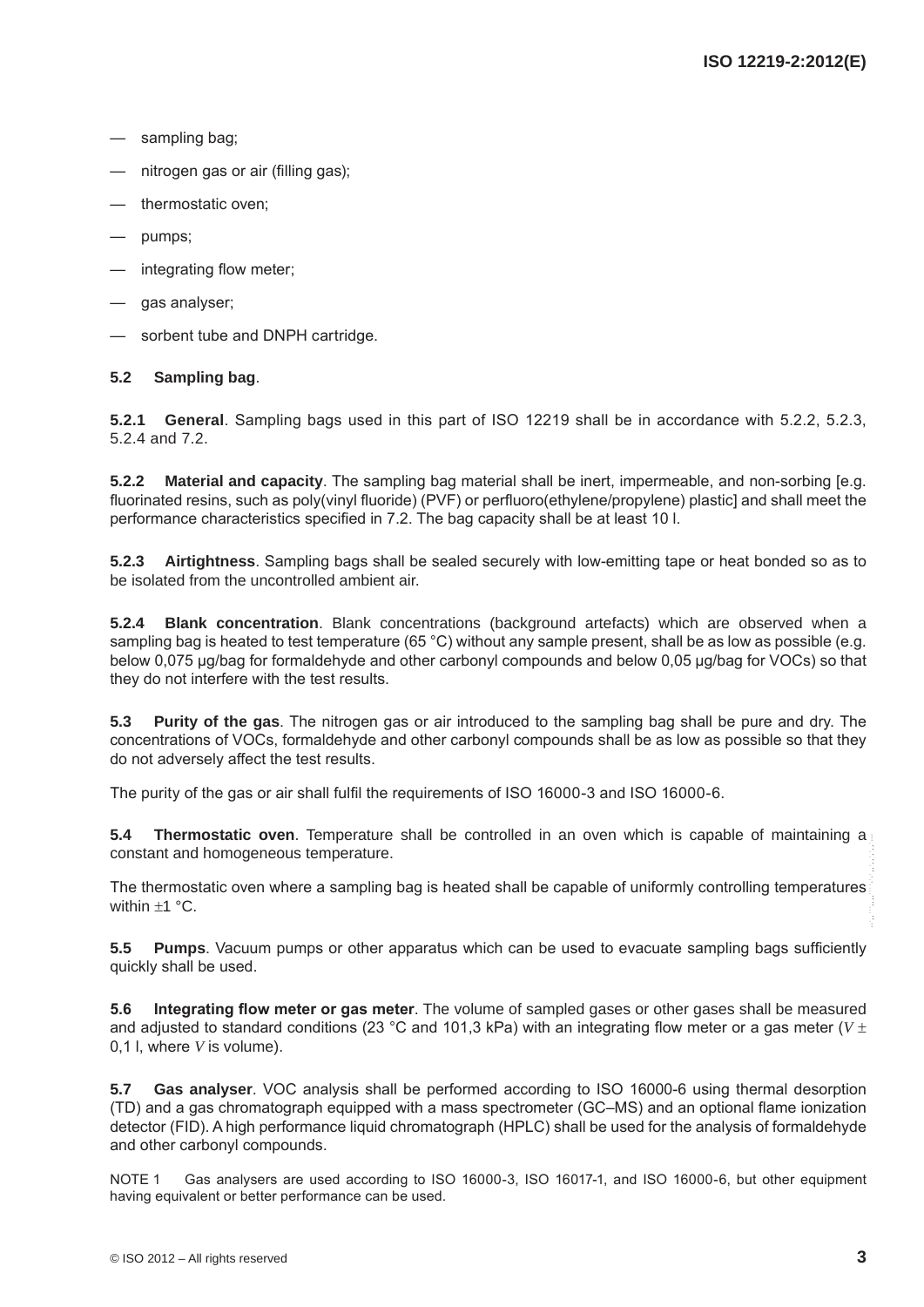NOTE 2 It is also possible that simpler analytical system configurations (e.g. TD-GC/FID) are preferable for routine application in industrial laboratories.

**5.8 Vapour-sampling devices**. Tubes packed with sorbents (such as Tenax TA<sup>1)</sup> or Tenax GR<sup>2)</sup>) are used for sampling vapour-phase organics ranging in volatility from *n-*hexane to *n-*hexadecane in accordance with ISO 16000-6. Note that alternative sorbents or sorbent combinations may be required for monitoring compounds over a wider volatility range. See ISO 16017-1 or ISO 16000-6:2011, Annex D for more details.

DNPH cartridges as described in ISO 16000-3 are used for the collection and analysis of formaldehyde and other carbonyl compounds.

#### **6 Test conditions**

#### **6.1 General**

Test conditions shall be in accordance with 6.2 to 6.6. The test environment shall be sufficiently ventilated so as to minimize the background effect.

#### **6.2 Test specimen size**

A test specimen shall typically have an upper surface area of 100 cm<sup>2</sup> (e.g. 10 cm  $\times$  10 cm). The thickness of the test specimen is not specified, but shall be reported.

NOTE Cut edges are left as they are without being sealed.

#### **6.3 Curing conditions (storage period and storage conditions)**

Samples shall be tested within 4 weeks of production. Each test specimen shall be wrapped appropriately and stored so as not to be contaminated by chemical substances or affected by heat, humidity or other factors.

The storage period and storage conditions shall be reported. This requirement applies also to the case where such conditions are agreed upon between the parties concerned.

See Annex A for details of test specimen preparation and storage.

#### **6.4 Heating temperature**

Sampling bags shall be uniformly heated to 65 °C  $\pm$  1°C.

Alternative heating temperatures may be agreed between the parties concerned.

#### **6.5 Heating time**

Sampling bags shall be heated for  $2 h \pm 5 m$ in.

#### **6.6** Gas amount to be filled in a sampling bag

After the test specimen is introduced and the bag is evacuated, the sampling bag shall be filled with 5 l of pure and dry gas.

Filling with a pump directly is inappropriate because of the potential risk of contamination.

<sup>2)</sup> Tenax GR® is the trade name of a product supplied by Buchem. This information is given for the convenience of users of this document and does not constitute an endorsement by ISO of the product named. Equivalent products may be used if they can be shown to lead to the same results.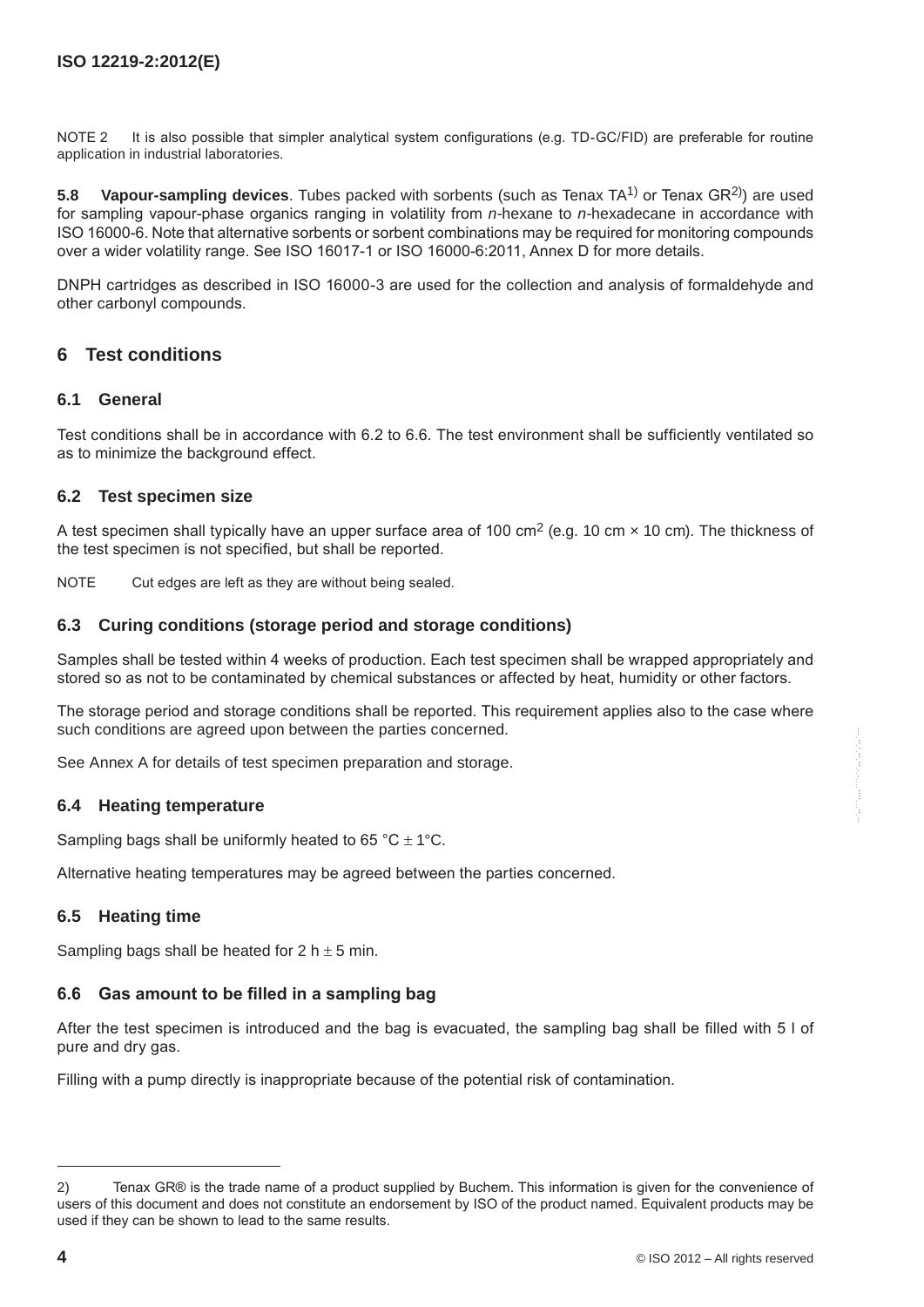# **7 Verification of test conditions**

#### **7.1 Monitoring of test conditions**

Heating temperatures shall be monitored and recorded.

Temperature accuracy of measuring instruments shall be within  $\pm 0.5$  °C.

#### **7.2 Recovery rate**

The recovery rate is defined as the ratio of the total amount of VOCs, formaldehyde, and other carbonyl compounds collected from a sampling bag to the known total amount of VOCs, formaldehyde and other carbonyl compounds supplied to the sampling bag.

Recovery rates of the VOCs under investigation, formaldehyde, and other carbonyl compounds shall be measured using corresponding standard gases. Sampling bags shall provide average recovery rates better than 60 % for formaldehyde and 70 % for toluene.

NOTE It is difficult to satisfy the minimum accuracy requirements for the test, if there is a sink effect or leakage and if the calibration accuracy is insufficient. Sink effect and absorption characteristics are closely related with the kinds of diffused VOCs, formaldehyde and other carbonyl compounds. In order to identify their effects, VOCs, formaldehyde and other carbonyl compounds with a different molecular mass or polarity may be introduced to the sample bags for additional recovery tests (see B.3).

### **8 Test method**

#### **8.1 Test equipment**

The test equipment set-up is illustrated in Figure 1.

#### **8.2 Preparation for testing**

#### **8.2.1 Cleaning of sampling bags**

Sampling bags shall be cleaned prior to testing as follows:

- connect a polytetrafluoroethylene (PTFE) tube to the sampling bag sleeve;
- fill the bag with dry nitrogen gas or air, then empty the bag using a pump;
- repeat the filling and emptying operation three times.

Sampling bags may be heated (e.g. up to 80 °C) beforehand in order to lower the blank concentrations.

Used bags shall not be used for other measurements due to memory effects.

#### **8.2.2 Preparation of sampling bags**

Cut an end of a sampling bag after cleaning, and put one or multiple test specimens in it. Fold the cut end of the sampling bag and securely seal it using a sealing material (e.g. tape) or by heat bonding. Fill the sampling bag with dry nitrogen gas or air, and then empty the bag. Fill the bag again with 5 l of dry nitrogen gas or air. The same sequence of operation shall be applied to an empty sampling bag to use as a blank.

#### **8.3 Emission test**

Put the sampling bag containing one or multiple test specimens and the blank bag in a thermostatic oven kept at a specified temperature (see 6.4). Thread the PTFE tubes connected to each bag out through suitable openings in the oven. Both sampling bags shall be heated for a specified period of time (see 6.5).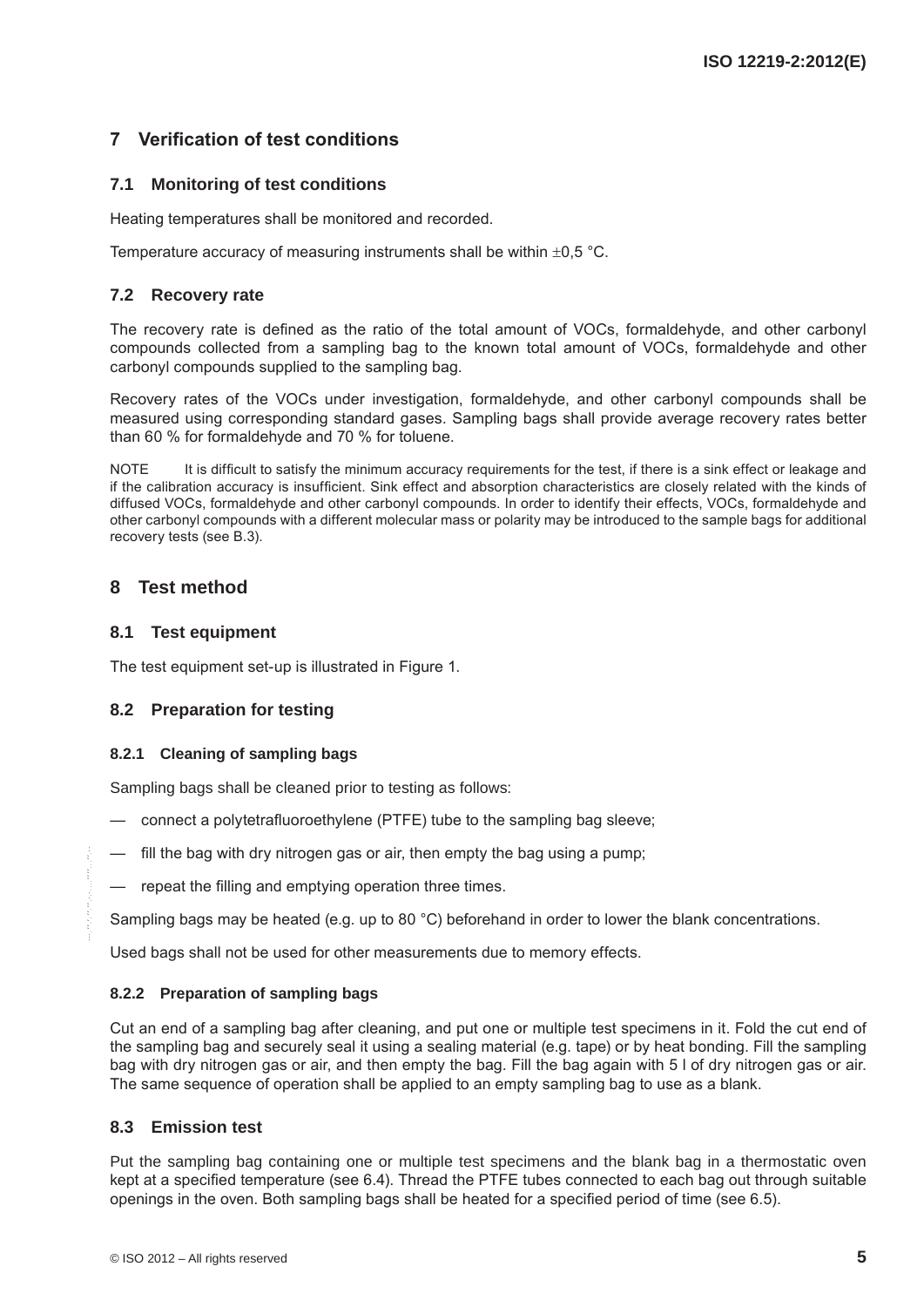Test onset is the time point when a sampling bag is placed in a thermostatic oven.

#### **8.4 Gas collection**

Confirm that the temperature in the oven is in a steady-state condition after heating for a specified period of time (see 6.5), and then connect vapour-sampling devices (see 5.8) to the PTFE tubes connected to each bag at the same time. An appropriate union shall be used to ensure a leak-free connection between the vapour-sampling device and the PTFE tubing. Suitable connectors include stainless steel compression fittings incorporating PTFE ferrules.

The collected gas volumes shall be 1 l for VOCs and 3 l for formaldehyde and other carbonyl compounds sequentially, after temperature calibration. Additional collection of VOCs may be performed as required.

The limited 3 I sampling volume may compromise the detection limits for formaldehyde as reported in ISO 16000-3.



| ×<br>v |
|--------|
|--------|

- 1 thermostatic oven 5 pump
- 2 PTFE tube 6 sampling bag
- 3 sorbent tube 7 test specimen
- 4 valve

#### **Figure 1 — Outline of test equipment set-up (sampling line instead of PTFE tube)**

Sampling line shall be as short as possible. Outside the oven the sampling line should be, for example, 10 cm, and it may be heated to ensure against condensation.

#### **9 Analytical procedures**

#### **9.1 Analysis of VOCs**

Analyse VOCs in accordance with ISO 16000-6. Determine the test concentration and the blank concentration of VOCs.

#### **9.2 Analysis of formaldehyde and other carbonyl compounds**

Analyse formaldehyde and other carbonyl compounds in accordance with ISO 16000-3. Determine the test concentrations and the blank concentrations of formaldehyde and other carbonyl compounds.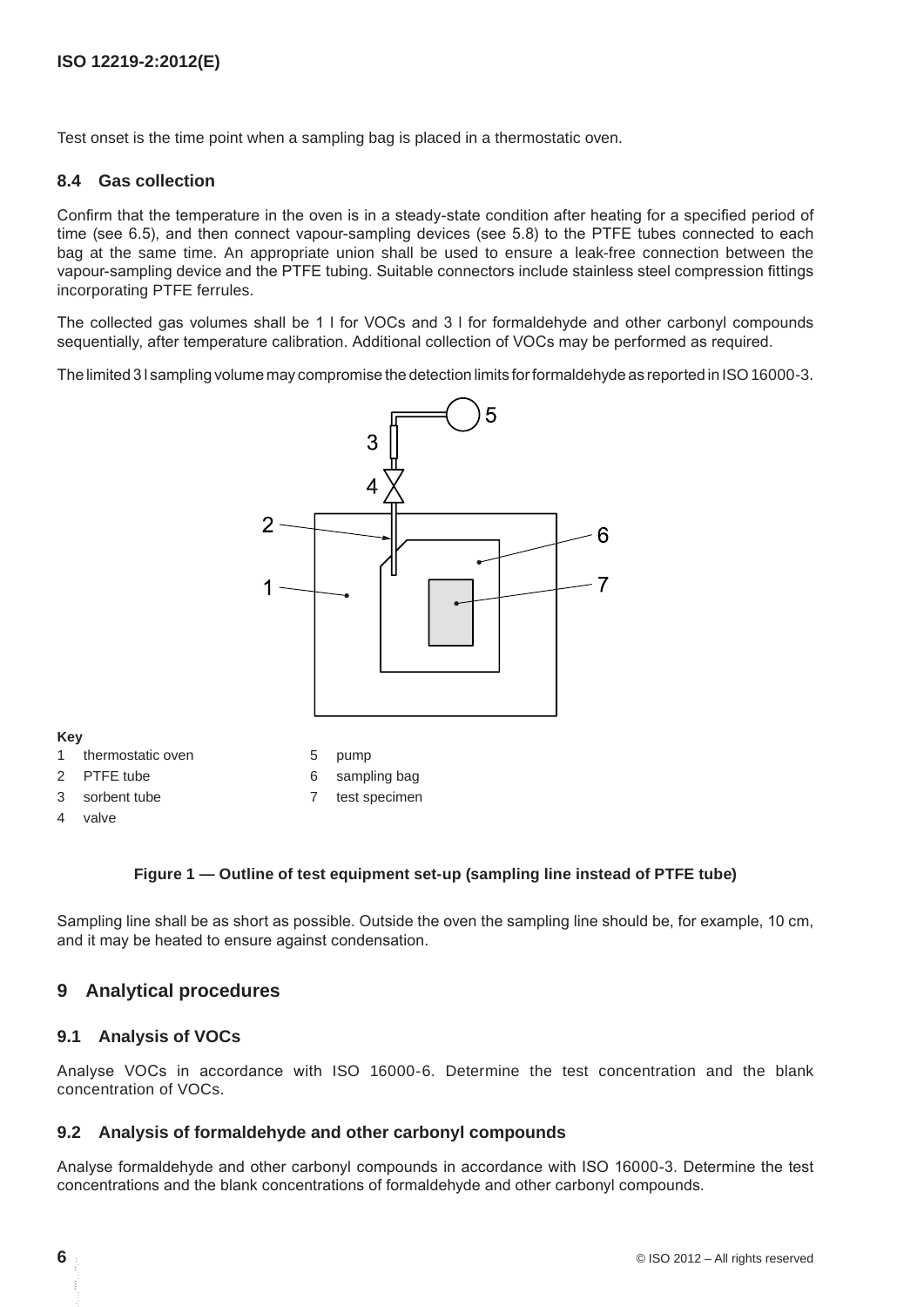### **10 Calculation of sampling bag values**

Determine the sampling bag value, *m*, in micrograms, of a gas component diffused from a test specimen as follows:

 $m = (\gamma_{\rm S} - \gamma_{\rm D})V$  (1)

where

- $\gamma$ <sub>s</sub> is the test concentration, in micrograms per metre cubed, of a specific VOC, formaldehyde or other carbonyl compound collected from a sampling bag which has been heated for a specified period of time with one or more test specimens in it;
- $y<sub>b</sub>$  is the blank concentration, in micrograms per metre cubed, of a specific VOC, formaldehyde or other carbonyl compound collected from a sampling bag which has been heated for a specified period of time without any test specimen;
- *V* is the volume, in metres cubed, of gas introduced to the sampling bag.

#### **11 Test report**

The test report shall contain the following items, in general

- a) testing organization:
	- name and address,
	- name of the person responsible for the test;
- b) test specimen:
	- kind or type (construction material, part name, if possible),
	- selection process of parts to be tested (e.g. sampling method),
	- other information on the vehicle interior part (production date, batch number, arrival date at the testing organization, date of unpacking, storage conditions, date and time when the test specimens were prepared for testing, etc.);
- c) test results sampling bag values of:
	- the VOC(s) under investigation,
	- formaldehyde,
	- other carbonyl compounds,
	- TVOC;
- d) test conditions:
	- sampling bag conditions (temperature, batch and type, time, gas volume),
	- upper surface area of the test specimen,
	- information regarding collection of the VOC under investigation, formaldehyde, and other carbonyl compounds (sorbent tubes used, collected gas volumes, etc.);
- e) measuring instrument— information regarding the instruments used and their handling in terms of, for example:
	- sampling bags,
	- sealing materials,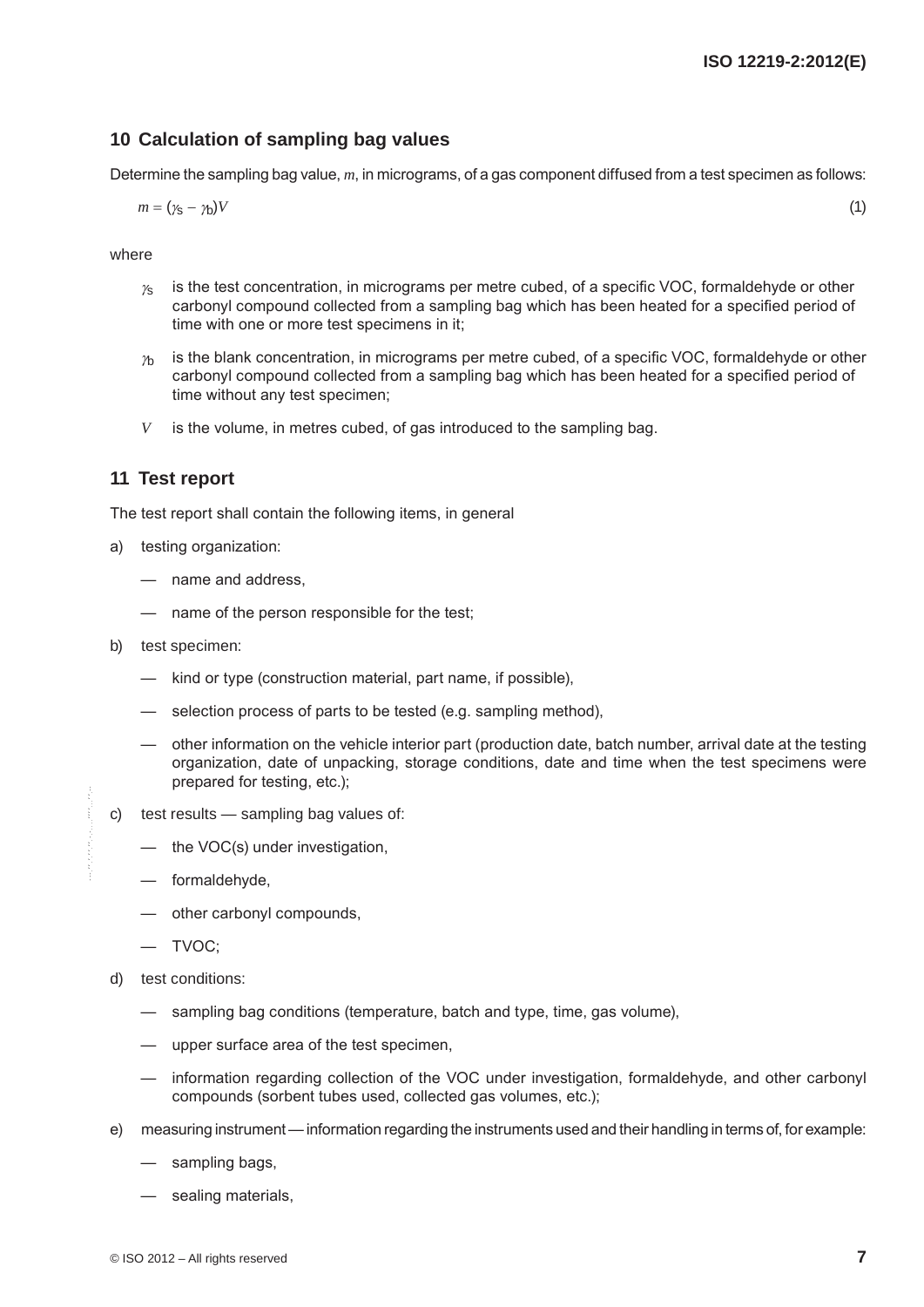- thermostatic ovens,
- pumps,
- gas analysers;
- f) quality control/quality assurance (QA/QC):
	- blank concentrations of the VOC under investigation, formaldehyde, and other carbonyl compounds,
	- recovery rates used for evaluating the sink effect of the VOC of interest, formaldehyde, and other carbonyl compounds,
	- number of measurements,
	- accuracy of temperature measurement,
	- DNPH cartridge blank value.

An example of the test report format is shown in Table 1.

### **12 Quality assurance/quality control**

If this bag method is to be used for quick screening of product emissions as part of routine quality control or for in-house intercomparison of products by the manufacturer, the performance guidelines given in this part of ISO 12219 are sufficient.

However, if this bag method is to be used for estimating the contribution of a product to atmospheric concentrations of organic vapours in vehicle cabin air experimentally, follow the analytical QA plans given in relevant standards (e.g. ISO 16000-9).

An appropriate level of quality control shall be employed following ISO 16000-3 and ISO 16000-6 including:

- bag blanks are prepared according to Clause 8;
- the blank concentration level is acceptable if artefact peaks are no greater than 10 % of the typical areas of the analytes of interest;
- desorption efficiency of VOCs/carbonyl compounds should be checked according to ISO 16000-3 and ISO 16000-6;
- the collection efficiency can be controlled by using back-up tubes or taking samples of different sampling volumes less than the safe sampling volume;
- repeatability of the air sampling and analytical method shall be determined a coefficient of variation ≤15 % (ISO 16000-3 and ISO 16000-6) from the duplicate measurements should be reached;
- NOTE The repeatability of the emission test is influenced by any inhomogenity of the material under test.
- the recovery of  $n$ -C<sub>6</sub> to  $n$ -C<sub>16</sub> hydrocarbons shall be at least 95 % (ISO 16000-6);
- documentation illustrating traceable calibrations for temperature, humidity, and flow measurements.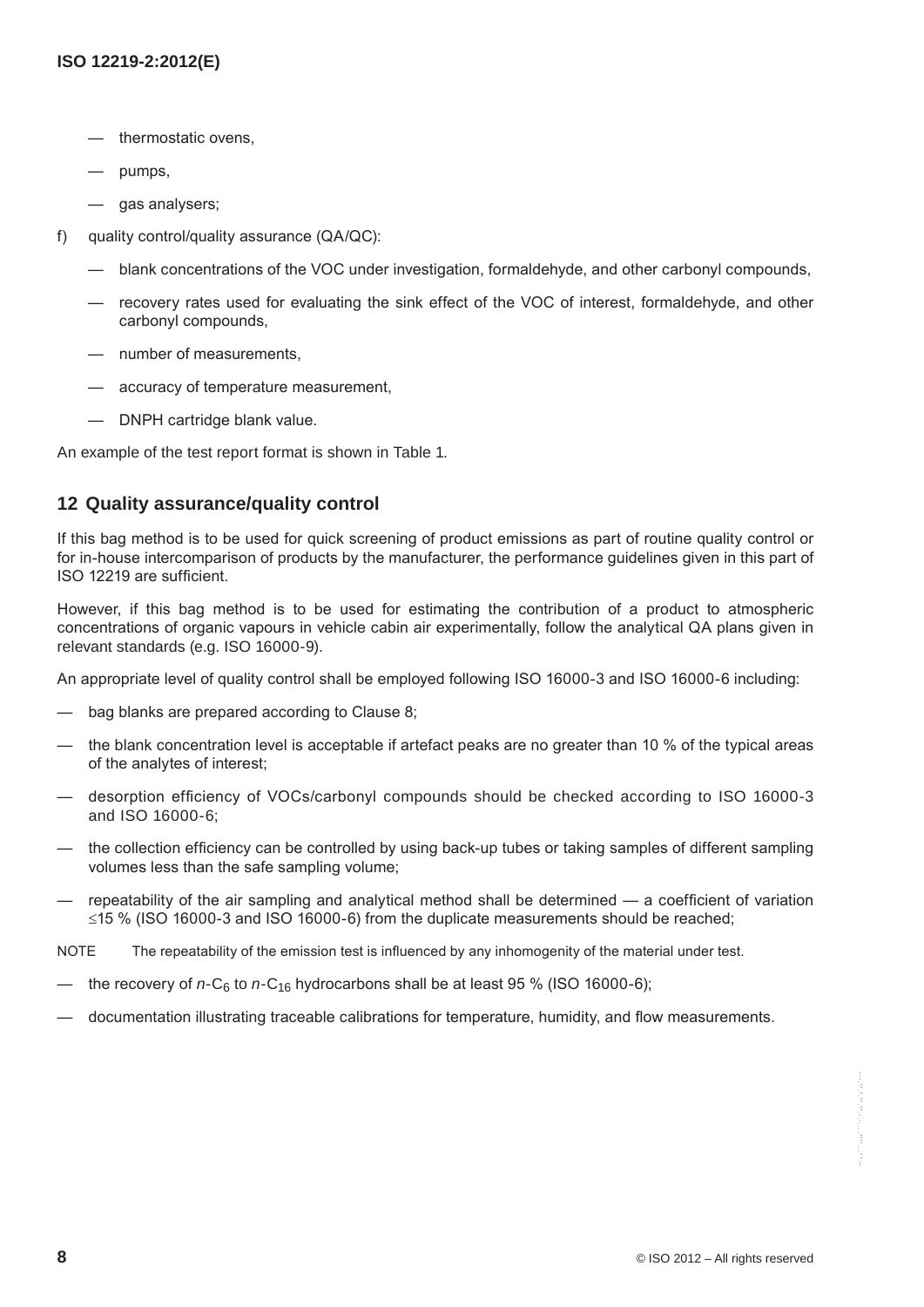# **Table 1 — Example of test report format**

| a) Testing organization |                                                    |                                                                    |  |  |  |  |
|-------------------------|----------------------------------------------------|--------------------------------------------------------------------|--|--|--|--|
|                         | Name:<br>Address:<br>Responsible person:           | <b>XXXXX Corporation</b><br>A-B, CC, DD-ku, Tokyo<br>Ichiro Kikaku |  |  |  |  |
|                         | b) Test specimen                                   |                                                                    |  |  |  |  |
|                         | Kind or type (part name):                          | Seat                                                               |  |  |  |  |
|                         | Product number:                                    | AB1234                                                             |  |  |  |  |
|                         | Sampling method:                                   | Test specimen of 10 cm $\times$ 10 cm cut from the part            |  |  |  |  |
|                         | Shape of the test specimen:                        | Thickness: 3 mm; mass: 12 g                                        |  |  |  |  |
|                         | Production date:                                   | 2007-03-13                                                         |  |  |  |  |
|                         | Arrival date:                                      | 2007-03-15                                                         |  |  |  |  |
|                         | Date of unpacking:                                 | 2007-03-16                                                         |  |  |  |  |
|                         | Date and time test specimens prepared for testing: | 2007-03-16 15:00                                                   |  |  |  |  |
|                         | Test date:                                         | 2007-03-16                                                         |  |  |  |  |
|                         | Remarks:                                           |                                                                    |  |  |  |  |
| c) Test results         |                                                    |                                                                    |  |  |  |  |
|                         | Gas component                                      | Sampling bag values, µg                                            |  |  |  |  |
|                         | Formaldehyde                                       | not detected (n.d.) (≤0,xyz)                                       |  |  |  |  |
|                         | Acetaldehyde                                       | 1,0                                                                |  |  |  |  |
|                         | Toluene                                            | 2,0                                                                |  |  |  |  |
|                         | o-, m-, p-Xylene                                   | 3,0                                                                |  |  |  |  |
|                         | Ethyl benzene                                      | 4,0                                                                |  |  |  |  |
|                         | Styrene                                            | 5,0                                                                |  |  |  |  |
|                         | <b>TVOC</b>                                        | 100                                                                |  |  |  |  |
|                         | d) Test conditions                                 |                                                                    |  |  |  |  |
|                         | Heating temperature:                               | 65 °C                                                              |  |  |  |  |
|                         | Heating period:                                    | 2 <sub>h</sub>                                                     |  |  |  |  |
|                         | Volume of gas introduced:                          | 51                                                                 |  |  |  |  |
|                         | Upper surface area of the test specimen:           | $100 \text{ cm}^2$                                                 |  |  |  |  |
|                         | Collecting conditions for VOCs                     |                                                                    |  |  |  |  |
|                         | Sorbent tube:                                      | Tenax TA <sup>1)</sup>                                             |  |  |  |  |
|                         | Collected gas volume:                              | $1,0$   $\times$ 2                                                 |  |  |  |  |
|                         | cting conditions of formaldobude and other         |                                                                    |  |  |  |  |

Collecting conditions of formaldehyde and other carbonyl compounds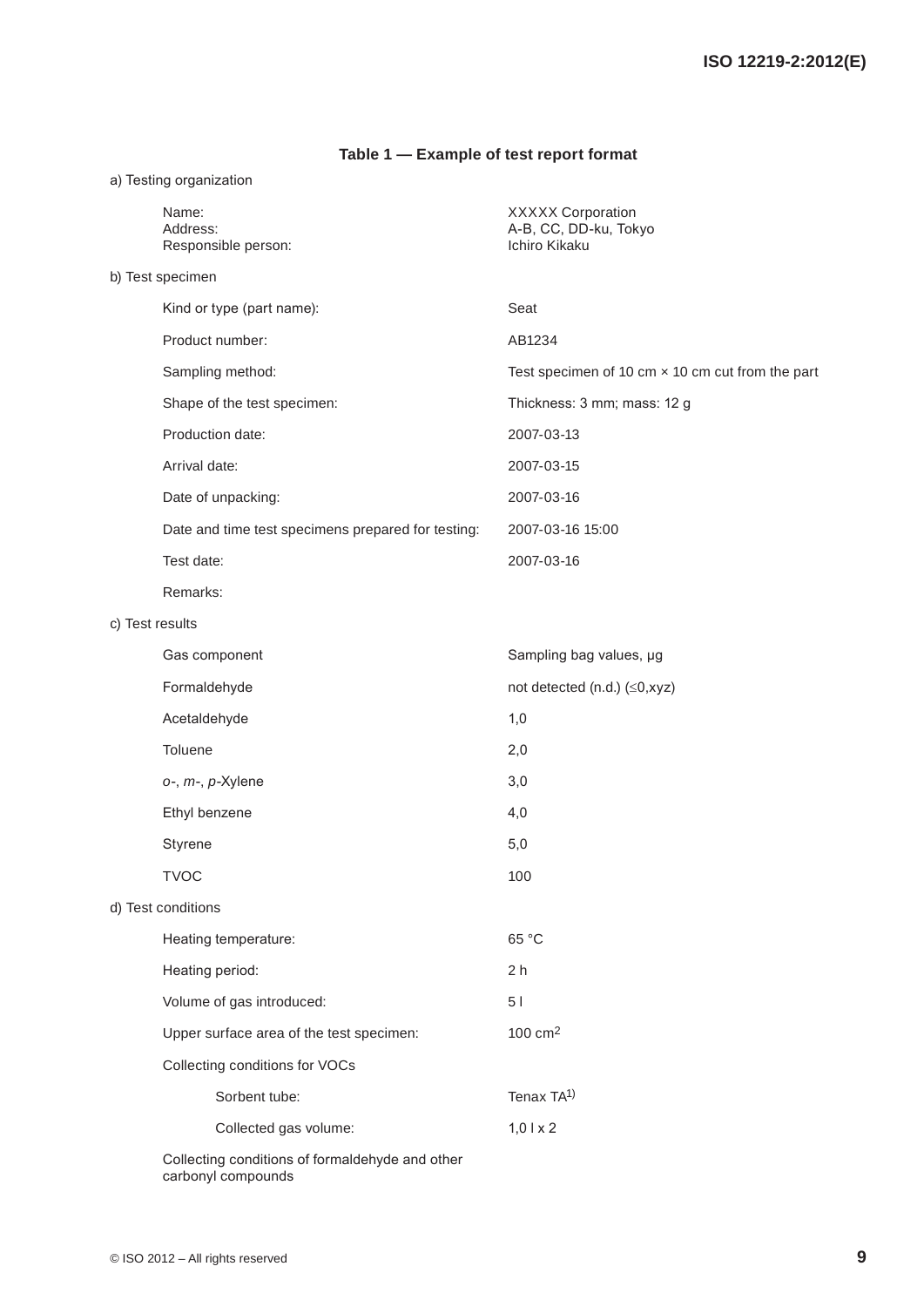# **ISO 12219-2:2012(E)**

|                                           | Cartridge:                                                       |                                            | <b>DNPH</b>                        |                                         |  |
|-------------------------------------------|------------------------------------------------------------------|--------------------------------------------|------------------------------------|-----------------------------------------|--|
|                                           | Collected gas volume:                                            |                                            | 3,01                               |                                         |  |
|                                           | Ambient air temperature:                                         |                                            | 23 °C                              |                                         |  |
|                                           | Ambient air humidity                                             |                                            | 55 % (RH)                          |                                         |  |
|                                           | Remarks:                                                         |                                            | Polyester batch 1234               |                                         |  |
|                                           | e) Test equipment                                                |                                            |                                    |                                         |  |
|                                           | Thermostatic oven:                                               |                                            | Type AAA manufactured by BBB Corp. |                                         |  |
|                                           | Sealing material:                                                |                                            | PTFE sealing tape<br>Not used      |                                         |  |
|                                           | Heat bond:                                                       |                                            |                                    |                                         |  |
|                                           | Air collecting equipment:                                        |                                            |                                    | Sampling pump manufactured by CCC Corp. |  |
|                                           | Gas analysers                                                    |                                            |                                    |                                         |  |
| Formaldehyde and other carbonyl compounds |                                                                  |                                            |                                    |                                         |  |
|                                           | High-speed liquid chromatograph:                                 |                                            | <b>DDDD</b>                        |                                         |  |
|                                           | Detector:                                                        |                                            | <b>EEEE</b>                        |                                         |  |
|                                           | VOC (toluene, xylene, other VOC, TVOC)                           |                                            |                                    |                                         |  |
|                                           | Thermal desorption system:<br>Gas chromatograph - Mass analyser: |                                            | <b>FFFF</b>                        |                                         |  |
|                                           |                                                                  |                                            | GGGG                               |                                         |  |
|                                           | f) Quality control/assurance                                     |                                            |                                    |                                         |  |
|                                           | Test item                                                        | Test concentration, $\mu$ g/m <sup>3</sup> |                                    | Blank concentration, µg/m <sup>3</sup>  |  |
|                                           | Formaldehyde                                                     | $n.d.$ ( $\leq 000$ )                      |                                    | $n.d.$ ( $\leq 000$ )                   |  |
|                                           | Acetaldehyde                                                     | X                                          |                                    | $n.d.$ ( $\leq 000$ )                   |  |
|                                           | Toluene<br>XX                                                    |                                            |                                    | $n.d.$ ( $\leq 000$ )                   |  |
|                                           | o-, m-, p-Xylene                                                 | <b>XXX</b>                                 |                                    | n.d. (≤000)                             |  |
|                                           | Ethyl benzene                                                    | <b>YYY</b>                                 |                                    | $n.d.$ ( $\leq 000$ )                   |  |
|                                           | Styrene                                                          | <b>ZZZ</b>                                 |                                    | $n.d.$ ( $\leq 000$ )                   |  |
|                                           | <b>TVOC</b>                                                      |                                            |                                    | .                                       |  |
|                                           | Number of measurements:                                          | 1                                          |                                    |                                         |  |
|                                           | Recovery rate:<br>85 % (Toluene)                                 |                                            |                                    |                                         |  |
|                                           | Temperature accuracy:                                            | $\pm 0.5$ °C                               |                                    |                                         |  |
|                                           | DNPH cartridge blank concentration                               | $n.d.$ ( $\leq 000$ )                      |                                    | $n.d.$ ( $\leq 000$ )                   |  |

g) Data analysis

Sampling bag values, *m*, of the test specimen are calculated by Equation (1).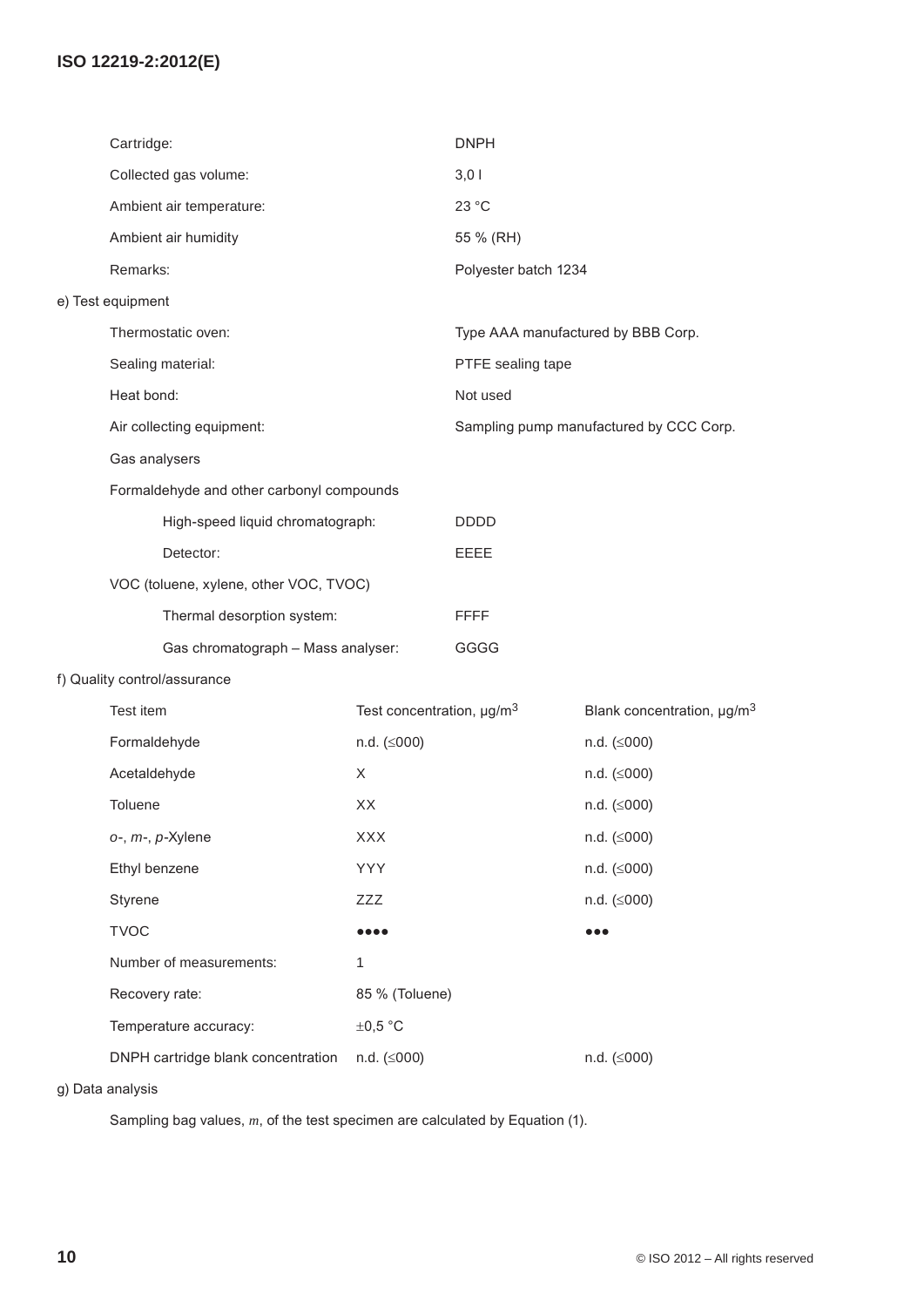# **Annex A**

# (informative)

# **General procedures for preparation and storage of test specimens**

### **A.1 Introduction**

These general procedures are subject to review and revision, if necessary, in the light of any new information obtained in the future.

### **A.2 Sampling of products and transportation and storage of test specimens**

#### **A.2.1 General**

In order to determine sampling bag values of VOCs and aldehydes diffusing from vehicle interior parts using sampling bags, the subject products shall be handled properly before and during the test. This procedure applies only to vehicle interior parts which are new and to be used in the vehicle assembly.

#### **A.2.2 Sampling method of products**

Products to be subjected to testing shall be manufactured, wrapped and handled in the normal way. The test specimens cut from the products which have been randomly selected from the products of interest should be wrapped immediately and transported to the testing organization as soon as possible.

#### **A.2.3 Wrapping and transportation of test specimens**

Test specimens should be protected from chemical contamination or effects by heat or humidity. Each test specimen should be wrapped in aluminium foil (with the glossy surface outside) or aluminium processed wrapping material and encapsulated in a polyethylene bag or in a sheet lined with transparent PVF film. To avoid light-induced ageing of the test specimens, storage and transportation should occur, for example, in a cardboard box.

The diffusion characteristic of the test specimens can be affected by the transportation conditions. Special attention needs to be paid to the effect of temperature.

#### **A.2.4 Storage of test specimens until testing**

Emission tests should usually be initiated as soon as the test specimens arrive at the testing organization. If the test specimens are stored by the testing organization before testing, they should remain securely sealed inside the packaging described in A.2.3 in order to avoid any degradation or contamination during the storage period (generally, 2 weeks).

### **A.3 Miscellaneous**

Preparation and storage of test specimens should be in accordance with the procedures specified in A.2; however, the parties concerned may establish other procedures taking the test specimen material or manufacturing process into consideration.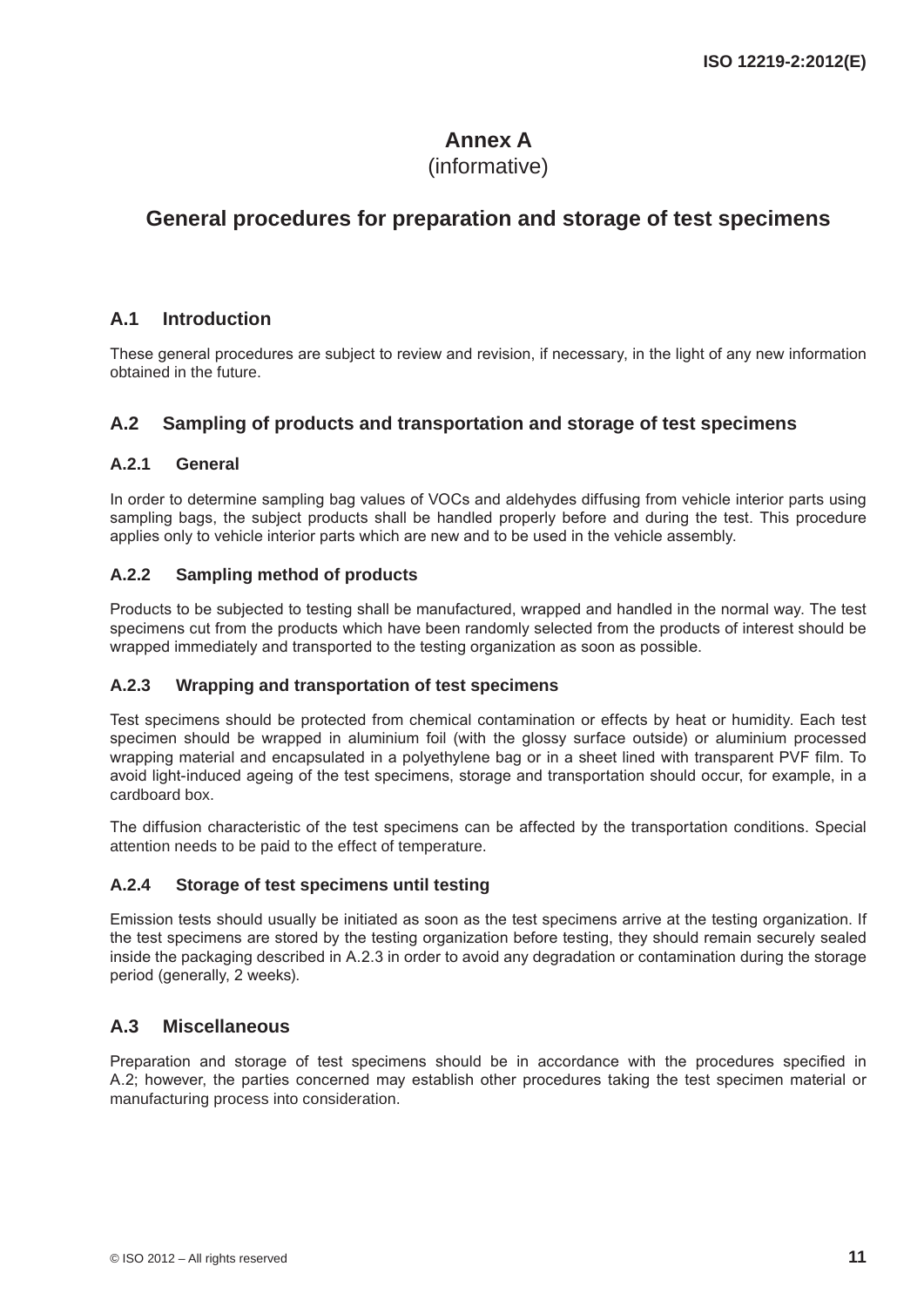# **Annex B**

# (informative)

# **Additional information on test report and recovery rate**

#### **B.1 Introduction**

This additional information is subject to review and revision, if necessary, in the light any new information obtained in the future.

#### **B.2 Test report and recovery rate**

The test report and recovery rate should be in accordance with the normative requirements of this part of ISO 12219; however, this part of ISO 12219 does not prevent other processes or procedures being agreed between the parties concerned.

#### **B.3 Procedure for recovery rate testing**

#### **B.3.1 Recovery rate of bag method**

**B.3.1.1** Prepare three bags and purge them three times using pure and dry nitrogen gas.

**B.3.1.2** Evacuate the sampling bag and, using a micro-syringe, inject 1 µl of the compound of interest into standard solution (e.g. 1 000 µg/ml VOC mixed standard liquid).

**B.3.1.3** Introduce 5 l of pure and dry nitrogen or air into the sampling bag and seal it immediately.

**B.3.1.4** Leave the sampling bag for 2 h in an oven fitted with a thermostat and maintained at 65 °C  $\pm$  1 °C.

**B.3.1.5** Collect gases from the sampling bag. Collection conditions are listed in the following.

Tenax TA®:<sup>1)</sup> Collect duplicate 1 I gas samples using a flow rate below 250 ml/min.

DNPH: Collect a 3 l gas sample using a flow rate below 800 ml/min.

Gases should be collected from the heated sampling bag. --`,,```,,,,````-`-`,,`,,`,`,,`---

NOTE Also standard gas of the compound of interest can be used.

#### **B.3.2 Blank test of bag method**

Repeat the procedure specified in B.3.1 using an empty bag to get a blank measurement.

#### **B.3.3 Calculation of recovery rate**

Calculate the recovery rate, *w*, expressed as a percentage mass fraction of each compound to be measured from the resulting analytical data (HPLC for aldehydes and TD–GC–MS for VOCs) using Equation (B.1):

$$
w = \frac{\gamma_{i,\text{means}}}{\gamma_{i,\text{std}}} \times 100\tag{B.1}
$$

where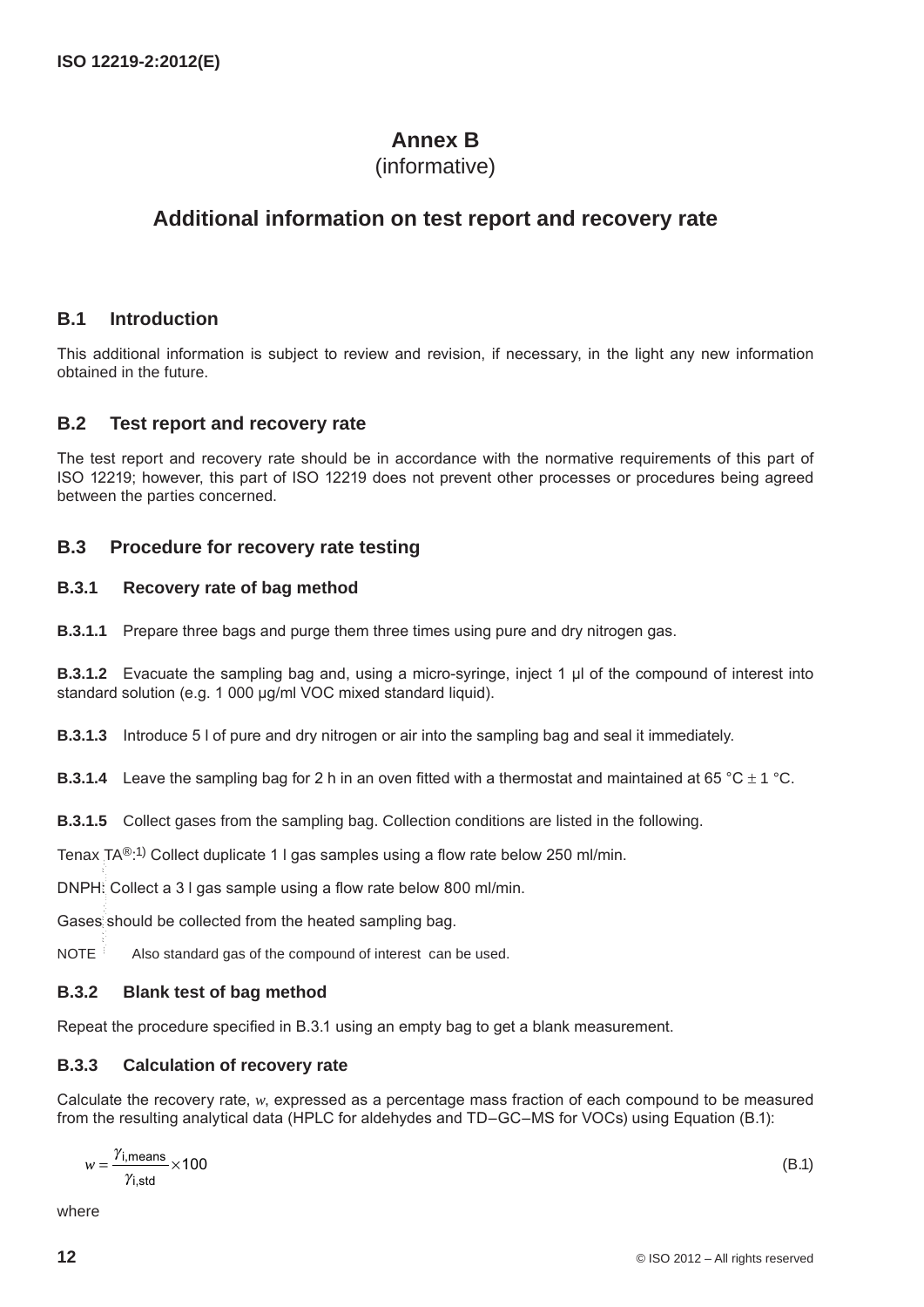- <sup>γ</sup>*i*,means is the concentration of the test concentration of compound *i* (VOC, formaldehyde or other carbonyl compound), in micrograms per sampling bag;
- <sup>γ</sup>*i*,std is the concentration of compound *i* of the standard gas (VOC, formaldehyde or other carbonyl compound), in micrograms per sampling bag (see 7.2).

The blank test value should be subtracted from the concentration value of each substance. The recovery rate shall be calculated as the mean of three individual bag experiments.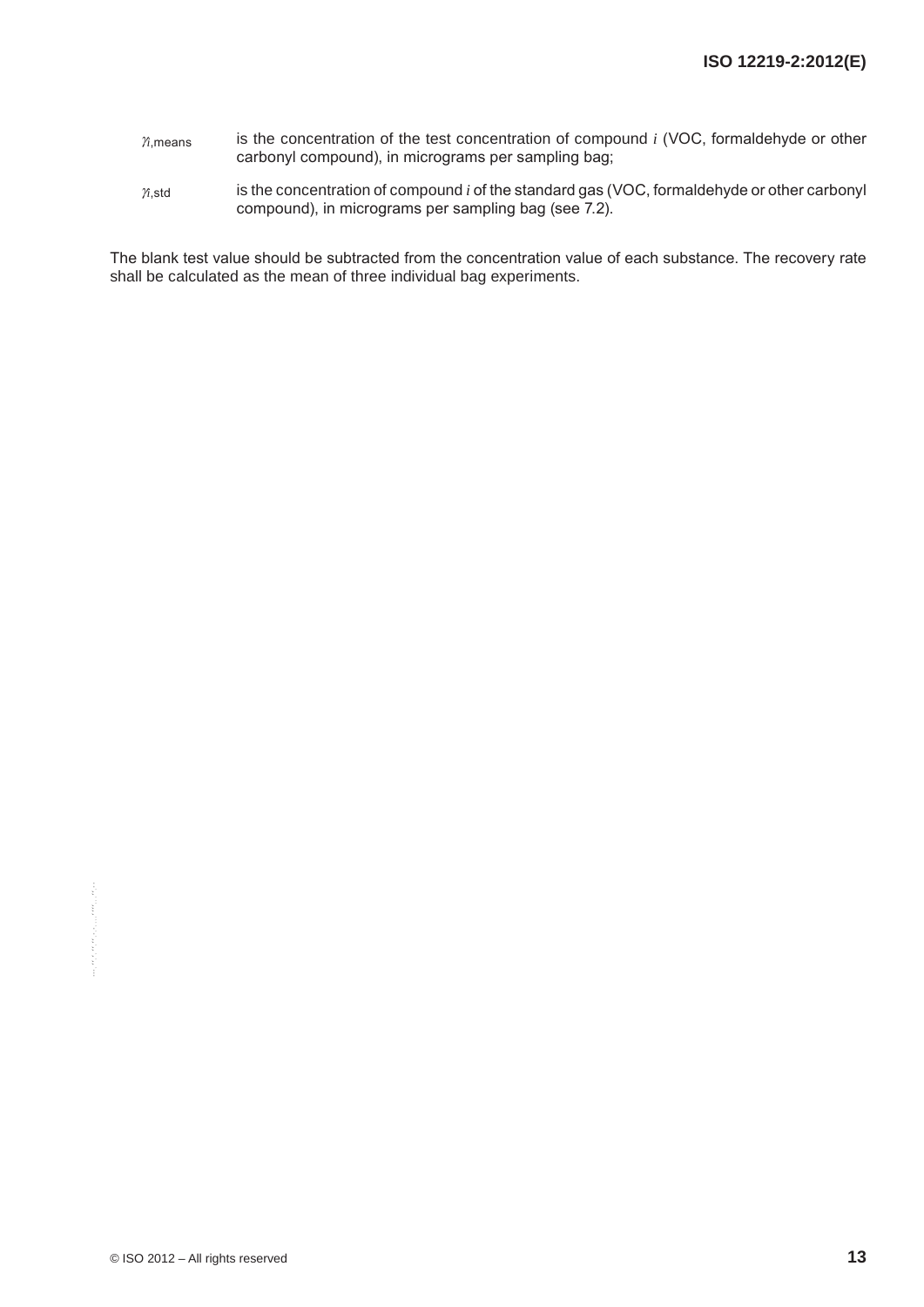# **Bibliography**

[1] JASO M902:2011, *Material and surface treatment — Road vehicles — Interior parts and materials — Measurement methods of diffused volatile organic compounds (VOC)*

#### **Documents on VOCs cited informatively**

- [2] ISO 16000-5, *Indoor air Part 5: Sampling strategy for volatile organic compounds (VOCs)*
- [3] ISO 16000-9, *Indoor air Part 9: Determination of the emission of volatile organic compounds from building products and furnishing — Emission test chamber method*
- [4] ISO 16000-10, *Indoor air Part 10: Determination of the emission of volatile organic compounds from building products and furnishing — Emission test cell method*
- [5] ISO 16000-11, *Indoor air Part 11: Determination of the emission of volatile organic compounds from building products and furnishing — Sampling, storage of samples and preparation of test specimens*
- [6] ISO 16000-24, *Indoor air Part 24: Performance test for evaluating the reduction of volatile organic compound (except formaldehyde) concentrations by sorptive building materials*
- [7] ISO 16000-25, *Indoor air Part 25: Determination of the emission of semi-volatile organic compounds by building products — Micro-chamber method*
- [8] ISO 16017-2, *Indoor, ambient and workplace air Sampling and analysis of volatile organic compounds by sorbent tube/thermal desorption/capillary gas chromatography — Part 2: Diffusive sampling*